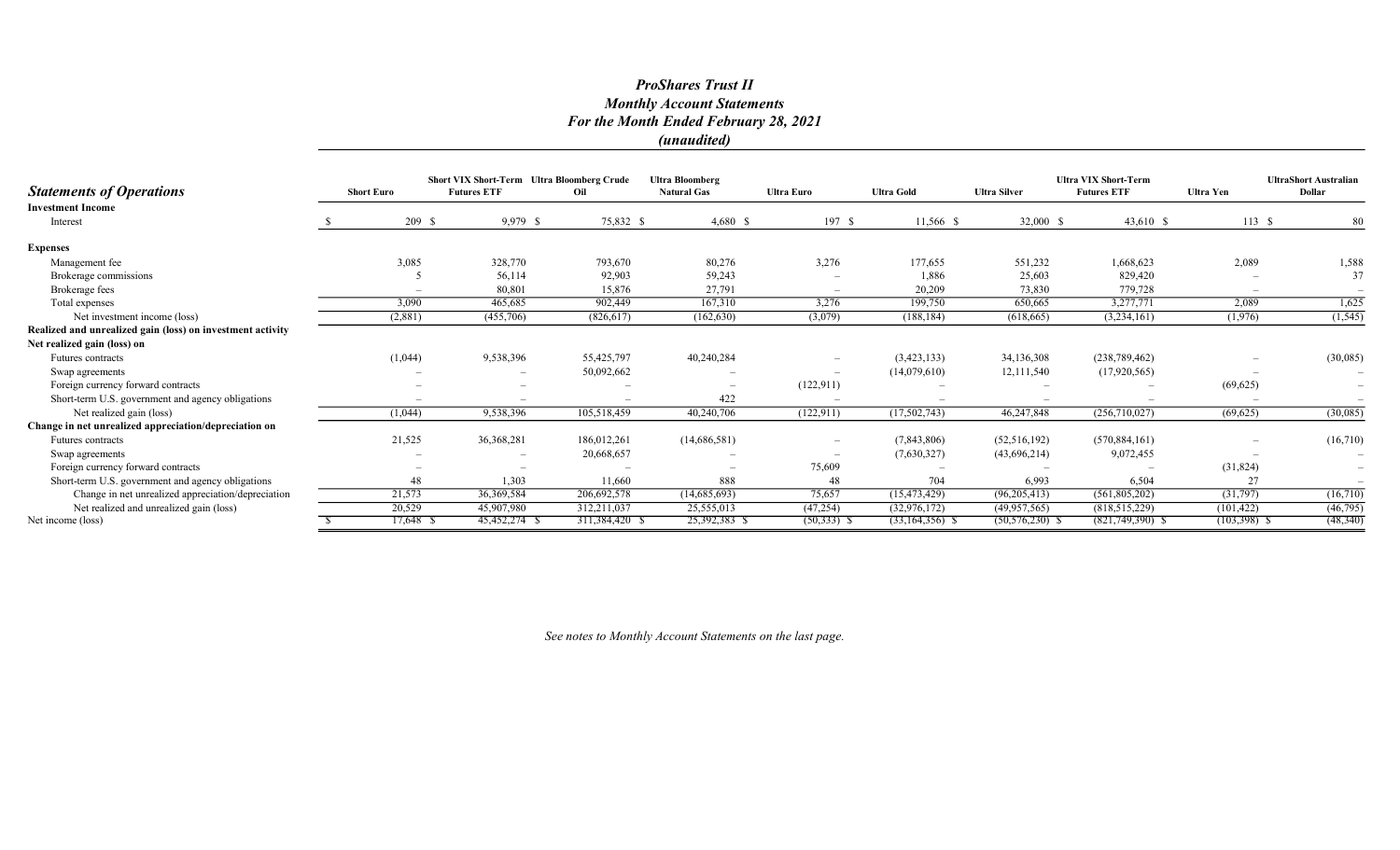# ProShares Trust II Monthly Account Statements For the Month Ended February 28, 2021 (unaudited)

| <b>Statements of Operations</b>                            | <b>UltraShort Bloomberg</b><br><b>Crude Oil</b> | <b>UltraShort Bloomberg</b><br><b>Natural Gas</b> | <b>UltraShort Euro</b>   | <b>UltraShort Gold</b> | <b>UltraShort Silver</b> | <b>UltraShort Yen</b>    | <b>VIX Mid-Term Futures</b><br><b>ETF</b> | <b>VIX Short-Term</b><br><b>Futures ETF</b> |
|------------------------------------------------------------|-------------------------------------------------|---------------------------------------------------|--------------------------|------------------------|--------------------------|--------------------------|-------------------------------------------|---------------------------------------------|
| <b>Investment Income</b><br>Interest                       | $3,428$ \$                                      | $2,612$ \$                                        | $2,233$ \$               | 963 \$                 | 1,110S                   | $1,149$ \$               | $3,252$ \$                                | 13,205                                      |
| <b>Expenses</b>                                            |                                                 |                                                   |                          |                        |                          |                          |                                           |                                             |
| Management fee                                             | 68,270                                          | 61,345                                            | 38,163                   | 19,785                 | 29,248                   | 20,416                   | 58,937                                    | 278,863                                     |
| Brokerage commissions                                      | 13,114                                          | 45,086                                            |                          | 962                    | 4,248                    |                          | 3,872                                     | 54,214                                      |
| Brokerage fees                                             | 29,553                                          | 16,911                                            | $\overline{\phantom{a}}$ | 2,132                  | 5,370                    | $\overline{\phantom{a}}$ | 5,342                                     | 96,562                                      |
| Total expenses                                             | 110.937                                         | 123,342                                           | 38,163                   | 22,879                 | 38,866                   | 20,416                   | 68,151                                    | 429,639                                     |
| Net investment income (loss)                               | (107, 509)                                      | (120, 730)                                        | (35,930)                 | (21,916)               | (37,756)                 | (19,267)                 | (64, 899)                                 | (416, 434)                                  |
| Realized and unrealized gain (loss) on investment activity |                                                 |                                                   |                          |                        |                          |                          |                                           |                                             |
| Net realized gain (loss) on                                |                                                 |                                                   |                          |                        |                          |                          |                                           |                                             |
| Futures contracts                                          | (16,907,650)                                    | (9,135,496)                                       |                          | 12,365                 | (875,686)                | $\overline{\phantom{a}}$ | 2,731,228                                 | (24, 333, 083)                              |
| Swap agreements                                            |                                                 |                                                   |                          | 472,871                | (1,011,200)              |                          |                                           |                                             |
| Foreign currency forward contracts                         |                                                 |                                                   | 1,291,330                |                        |                          | 576,183                  |                                           |                                             |
| Short-term U.S. government and agency obligations          |                                                 |                                                   |                          | 170                    |                          |                          |                                           |                                             |
| Net realized gain (loss)                                   | (16,907,650)                                    | (9,135,496)                                       | 1,291,330                | 485,406                | (1,886,886)              | 576,183                  | 2,731,228                                 | (24, 333, 083)                              |
| Change in net unrealized appreciation/depreciation on      |                                                 |                                                   |                          |                        |                          |                          |                                           |                                             |
| <b>Futures</b> contracts                                   | (13, 487, 789)                                  | 5,636,496                                         |                          | 1,013,544              | 1,747,622                | $\overline{\phantom{a}}$ | (5,650,432)                               | (86,065,192)                                |
| Swap agreements                                            |                                                 |                                                   |                          | 979,800                | 1,419,972                |                          |                                           |                                             |
| Foreign currency forward contracts                         |                                                 | $\overline{\phantom{a}}$                          | (737,091)                |                        |                          | 377,586                  |                                           |                                             |
| Short-term U.S. government and agency obligations          | 846                                             | 38                                                | 457                      | 45                     | 260                      | 303                      | 462                                       | 2,826                                       |
| Change in net unrealized appreciation/depreciation         | (13, 486, 943)                                  | 5,636,534                                         | (736, 634)               | 1,993,389              | 3,167,854                | 377,889                  | (5,649,970)                               | (86,062,366)                                |
| Net realized and unrealized gain (loss)                    | (30, 394, 593)                                  | (3,498,962)                                       | 554,696                  | 2,478,795              | 1,280,968                | 954,072                  | (2,918,742)                               | (110, 395, 449)                             |
| Net income (loss)                                          | $(30, 502, 102)$ \$                             | $(3,619,692)$ \$                                  | 518,766 \$               | 2,456,879 \$           | 1,243,212 \$             | 934,805 \$               | $(2,983,641)$ \$                          | (110, 811, 883)                             |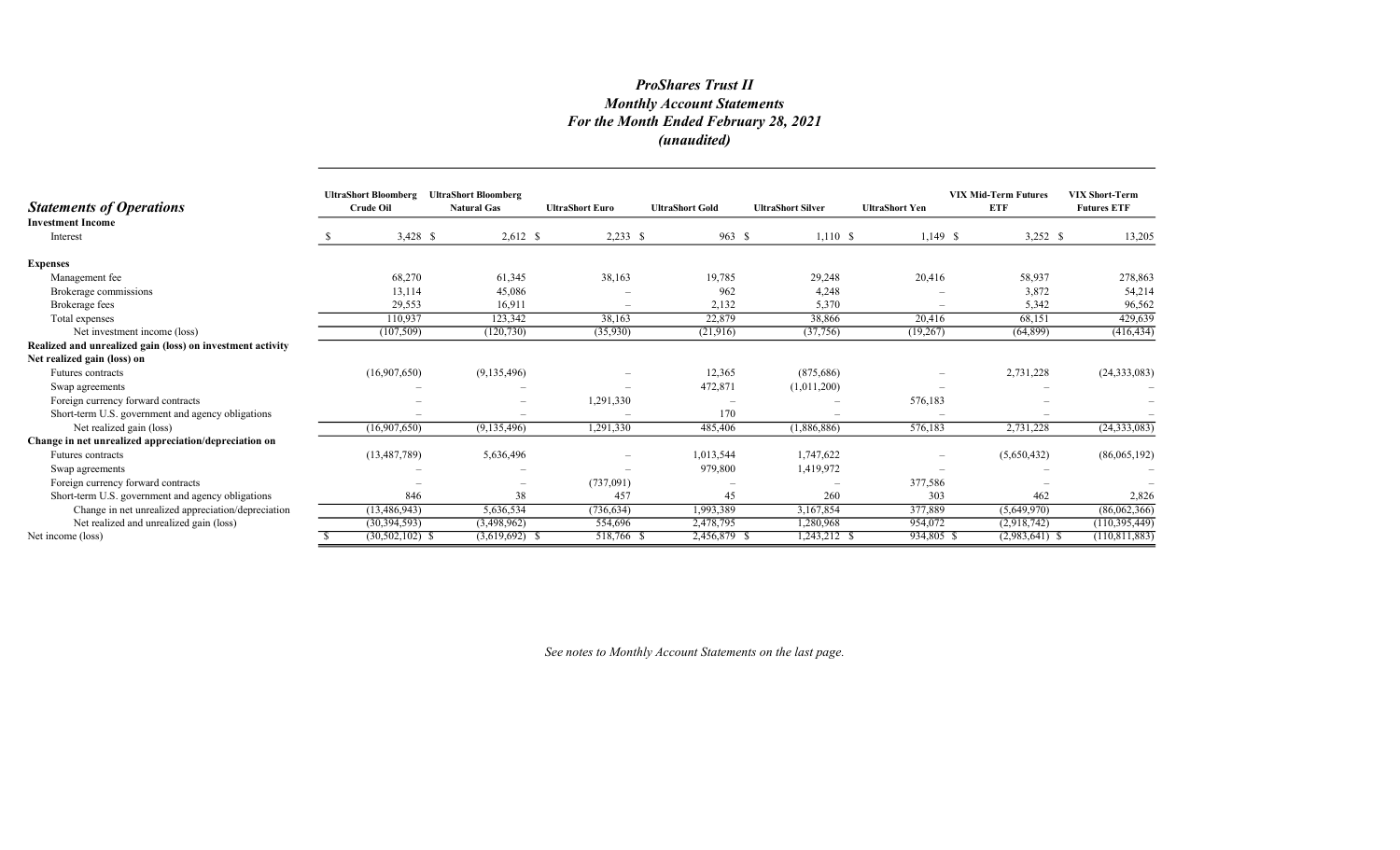## Monthly Account Statements For the Month Ended February 28, 2021 (unaudited) ProShares Trust II

| <b>Statements of Changes in Shareholders'</b>      |                          | <b>Short VIX Short-Term</b> Ultra Bloomberg Crude |                  | <b>Ultra Bloomberg</b> |              |                   |                     | <b>Ultra VIX Short-Term</b> |              | <b>UltraShort Australian</b> |
|----------------------------------------------------|--------------------------|---------------------------------------------------|------------------|------------------------|--------------|-------------------|---------------------|-----------------------------|--------------|------------------------------|
| <b>Equity</b>                                      | <b>Short Euro</b>        | <b>Futures ETF</b>                                | Oil              | <b>Natural Gas</b>     | Ultra Euro   | <b>Ultra Gold</b> | <b>Ultra Silver</b> | <b>Futures ETF</b>          | Ultra Yen    | Dollar                       |
| Shareholders' equity, at January 31, 2021          | 4,223,951                | 354,658,580 \$                                    | 893,582,933 \$   | 114,754,209 \$         | 4,664,418 \$ | 261,709,020 \$    | 735,932,501         | 2,208,851,673 \$            | 2,900,613 \$ | 2,249,269                    |
| Addition of shares                                 |                          | 58,768,113                                        | 33,400,773       | 27,058,596             |              | 3,060,146         | 74,914,039          | 1,292,186,708               |              |                              |
| Redemption of shares                               |                          | (4,066,410)                                       | (48, 833, 922)   | (75, 191, 513)         | (777, 738)   | (17,915,094)      | (61, 527, 166)      | (452, 375, 138)             |              |                              |
| Net addition (redemption) of shares                | $\overline{\phantom{0}}$ | 54,701,703                                        | (15, 433, 149)   | (48, 132, 917)         | (777, 738)   | (14,854,948)      | 13,386,873          | 839,811,570                 |              |                              |
| Net investment income (loss)                       | (2,881)                  | (455,706)                                         | (826,617)        | (162, 630)             | (3,079)      | (188, 184)        | (618, 665)          | (3,234,161)                 | (1,976)      | (1, 545)                     |
| Net realized gain (loss)                           | (1,044)                  | 9,538,396                                         | 105,518,459      | 40,240,706             | (122, 911)   | (17,502,743)      | 46,247,848          | (256,710,027)               | (69, 625)    | (30,085)                     |
| Change in net unrealized appreciation/depreciation | 21,573                   | 36,369,584                                        | 206,692,578      | (14,685,693)           | 75,657       | (15, 473, 429)    | (96, 205, 413)      | (561, 805, 202)             | (31,797)     | (16,710)                     |
| Net income (loss)                                  | 17,648                   | 45,452,274                                        | 311,384,420      | 25,392,383             | (50, 333)    | (33, 164, 356)    | (50, 576, 230)      | (821,749,390)               | (103, 398)   | (48,340)                     |
| Shareholders' equity, at February 28, 2021         | 4,241,599 \$             | 454,812,557 \$                                    | 1,189,534,204 \$ | 92,013,675 \$          | 3,836,347 \$ | 213,689,716 \$    | 698,743,144 \$      | 2,226,913,853 \$            | 2,797,215 \$ | 2,200,929                    |
| Net asset value per share *                        | 42.42 S                  |                                                   | 55.17 \$         | 24.95 \$               | 15.35 S      | 55.50 \$          | 48.37 \$            | 9.48 S                      | 55.98 \$     | 44.02                        |
| <b>Share transaction</b>                           |                          |                                                   |                  |                        |              |                   |                     |                             |              |                              |
| Shares added                                       |                          | 1,500,000                                         | 600,000          | 1,050,000              |              | 50,000            | 1,400,000           | 130,300,000                 |              |                              |
| Shares redeemed                                    |                          | (100,000)                                         | (1,050,000)      | (2,750,000)            | (50,000)     | (300,000)         | (1,200,000)         | (47, 150, 000)              |              |                              |
| Net shares added (redeemed)                        |                          | 1,400,000                                         | (450,000)        | (1,700,000)            | (50,000)     | (250,000)         | 200,000             | 83,150,000                  |              |                              |

\* Represents value of total shareholders' equity divided by total shares outstanding at the month end.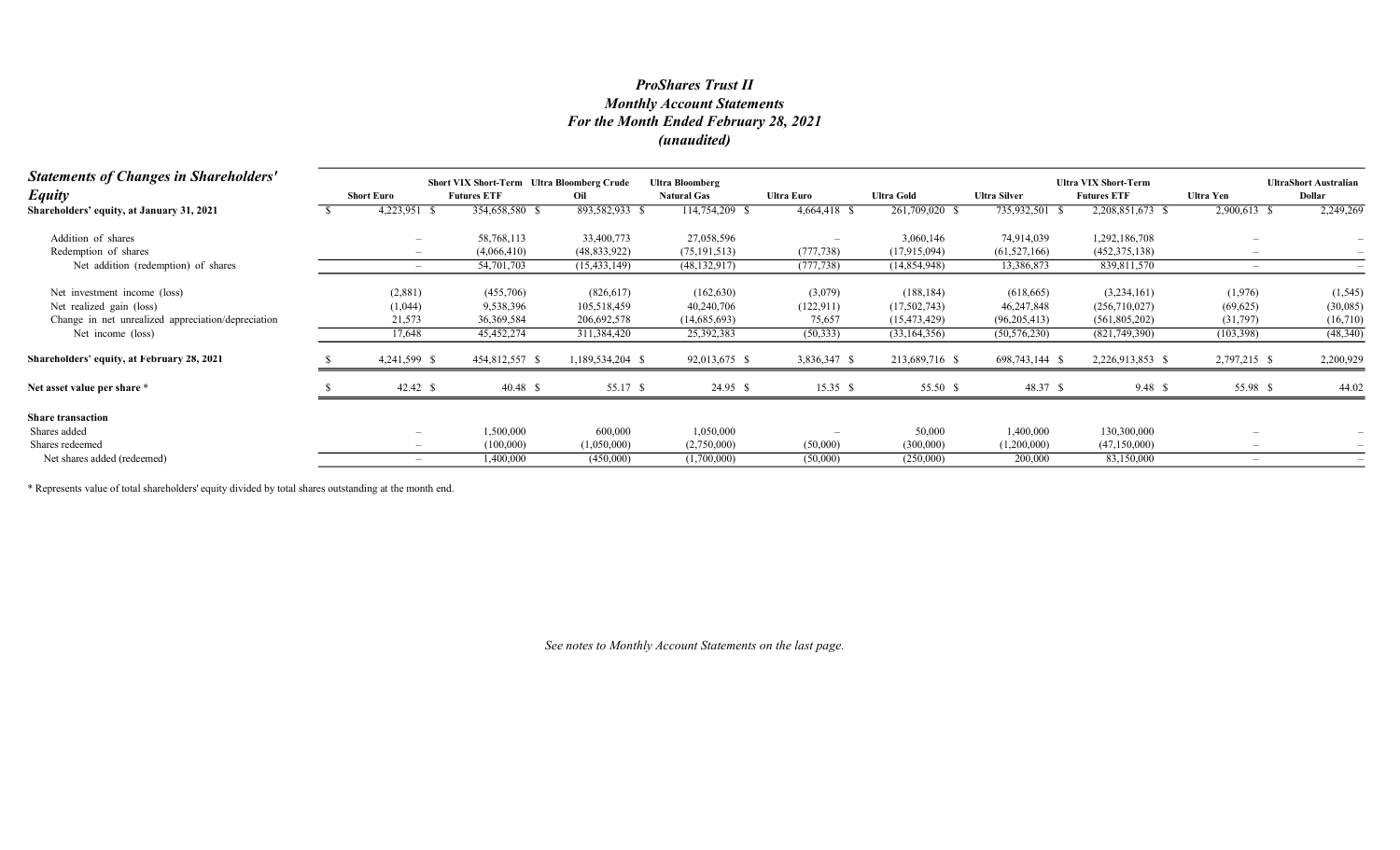## Monthly Account Statements For the Month Ended February 28, 2021 (unaudited) ProShares Trust II

| <b>Statements of Changes in Shareholders'</b><br><b>Equity</b> | <b>UltraShort Bloomberg</b><br><b>Crude Oil</b> | <b>UltraShort Bloomberg</b><br><b>Natural Gas</b> | <b>UltraShort Euro</b> |               | <b>UltraShort Gold</b> | <b>UltraShort Silver</b> | <b>UltraShort Yen</b> |               | <b>VIX Mid-Term Futures</b><br>ETF | <b>VIX Short-Term</b><br><b>Futures ETF</b> |
|----------------------------------------------------------------|-------------------------------------------------|---------------------------------------------------|------------------------|---------------|------------------------|--------------------------|-----------------------|---------------|------------------------------------|---------------------------------------------|
| Shareholders' equity, at January 31, 2021                      | 98,084,075 \$                                   | 40,890,247 \$                                     |                        | 50,213,294 \$ | 19,545,689 \$          | 30,327,675 \$            |                       | 24,358,172 \$ | 92,244,380 \$                      | 455,035,021                                 |
| Addition of shares                                             | 29,456,828                                      | 102,101,094                                       |                        | 2,314,773     | 17,996,544             | 30,431,292               |                       | 3,500,623     | 6,210,026                          | 133,096,652                                 |
| Redemption of shares                                           |                                                 | (38, 168, 369)                                    |                        |               | (8,534,812)            | (24, 561, 745)           |                       |               | (2,036,038)                        | (12, 845, 697)                              |
| Net addition (redemption) of shares                            | 29,456,828                                      | 63,932,725                                        |                        | 2,314,773     | 9,461,732              | 5,869,547                |                       | 3,500,623     | 4,173,988                          | 120,250,955                                 |
| Net investment income (loss)                                   | (107, 509)                                      | (120, 730)                                        |                        | (35,930)      | (21,916)               | (37,756)                 |                       | (19,267)      | (64, 899)                          | (416, 434)                                  |
| Net realized gain (loss)                                       | (16,907,650)                                    | (9,135,496)                                       |                        | 1,291,330     | 485,406                | (1,886,886)              |                       | 576,183       | 2,731,228                          | (24, 333, 083)                              |
| Change in net unrealized appreciation/depreciation             | (13, 486, 943)                                  | 5,636,534                                         |                        | (736, 634)    | 1,993,389              | 3,167,854                |                       | 377,889       | (5,649,970)                        | (86,062,366)                                |
| Net income (loss)                                              | (30, 502, 102)                                  | (3,619,692)                                       |                        | 518,766       | 2,456,879              | 1,243,212                |                       | 934,805       | (2,983,641)                        | (110, 811, 883)                             |
| Shareholders' equity, at February 28, 2021                     | 97,038,801 \$                                   | 101,203,280 \$                                    |                        | 53,046,833 \$ | 31,464,300 \$          | 37,440,434 \$            |                       | 28,793,600 \$ | 93,434,727 \$                      | 464,474,093                                 |
| Net asset value per share *                                    | 7.33S                                           | 34.60 \$                                          |                        | 23.06 \$      | 37.15 \$               | 6.12 \$                  |                       | 72.11 \$      | 41.30 S                            | 13.06                                       |
| <b>Share transaction</b>                                       |                                                 |                                                   |                        |               |                        |                          |                       |               |                                    |                                             |
| Shares added                                                   | 3,650,000                                       | 3,150,000                                         |                        | 100,000       | 500,000                | 5,500,000                |                       | 50,000        | 150,000                            | 10,000,000                                  |
| Shares redeemed                                                |                                                 | (1,150,000)                                       |                        | $\sim$        | (250,000)              | (4,150,000)              |                       |               | (50,000)                           | (925,000)                                   |
| Net shares added (redeemed)                                    | 3,650,000                                       | 2,000,000                                         |                        | 100,000       | 250,000                | 1,350,000                |                       | 50,000        | 100,000                            | 9,075,000                                   |

\* Represents value of total shareholders' equity divided by total shares outstanding at the month end.